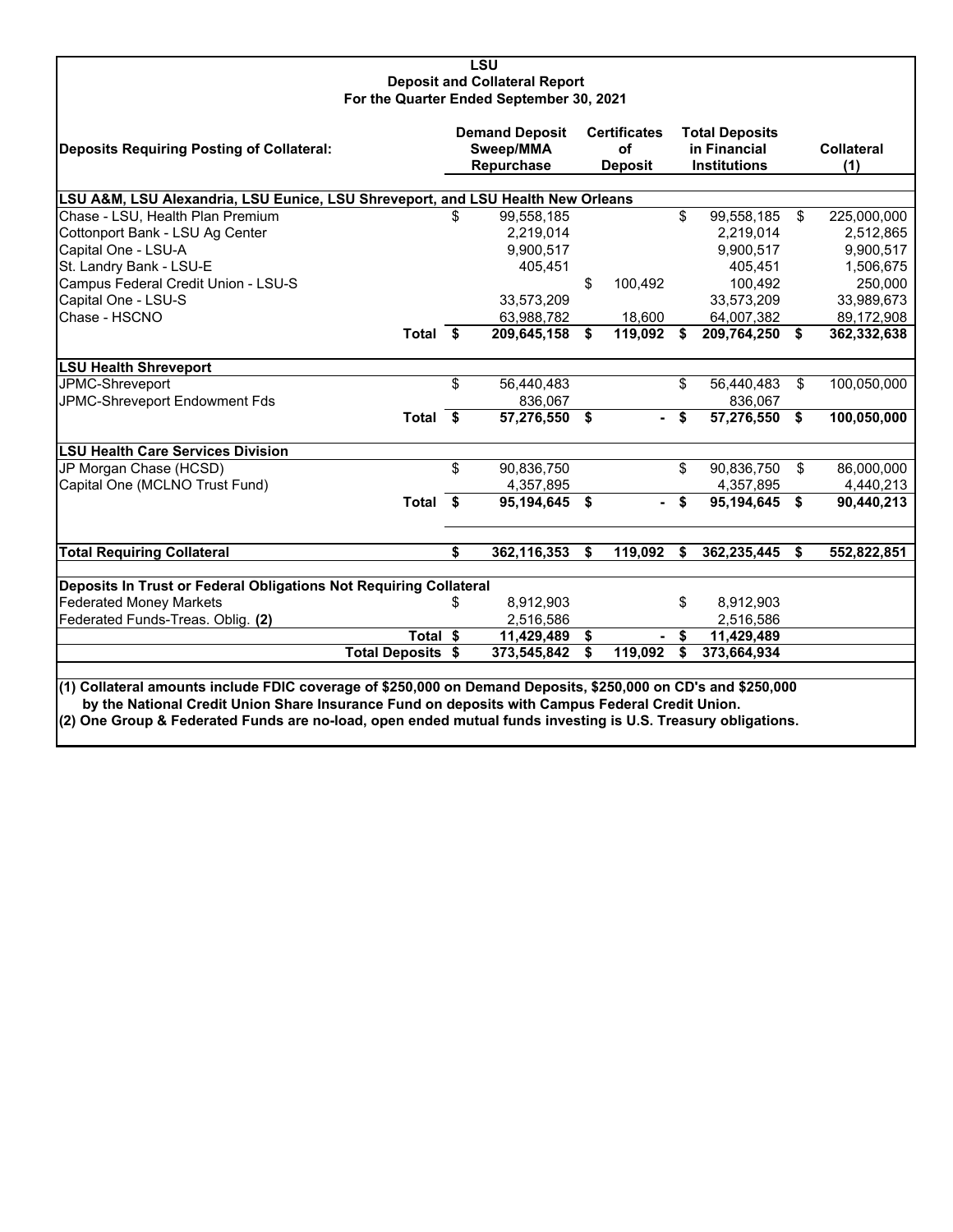# **LSU Investment Summary For the Quarter Ended September 30, 2021**

|                                      | As of 7/1/2021  | As of 9/30/2021 |                     | As of 12/31/2021 |                     | As of 3/31/2022 |                     |      |                     |  |
|--------------------------------------|-----------------|-----------------|---------------------|------------------|---------------------|-----------------|---------------------|------|---------------------|--|
|                                      |                 |                 |                     |                  |                     |                 |                     |      | As of 06/30/2022    |  |
| <b>Fund Description</b>              | Value           | Cost            | <b>Market Value</b> | Cost             | <b>Market Value</b> | Cost            | <b>Market Value</b> | Cost | <b>Market Value</b> |  |
| Current Funds                        |                 |                 |                     |                  |                     |                 |                     |      |                     |  |
| Cash/Sweeps                          | \$356.304.897   | \$356,922,391   | \$356,922,391       | \$0              | \$0                 | \$0             | \$0                 | \$0  | \$0                 |  |
| Money Market Accounts/Repos          | \$0             | \$1,275,958     | \$1,275,958         | \$0              | \$0                 | \$0             | \$0                 | \$0  | \$0                 |  |
| Certificates of Deposit              | \$100,494       | \$100,492       | \$100,492           | \$0              | \$0                 | \$0             | \$0                 | \$0  | \$0                 |  |
| <b>Treasury Notes</b>                | \$58,379,096    | \$61,777,329    | \$62,248,451        | \$0              | \$0                 | \$0             | \$0                 | \$0  | \$0                 |  |
| CMO's                                | \$11,112,330    | \$10,375,750    | \$10,429,008        | \$0              | \$0                 | \$0             | \$0                 | \$0  | \$0                 |  |
|                                      | \$107,435,239   | \$108,412,145   | \$107,424,243       | \$0              | \$0                 | \$0             | \$0                 | \$0  | \$0                 |  |
| Agency Securities                    |                 |                 |                     |                  |                     |                 |                     |      |                     |  |
| Mortgaged Backed Securities          | \$10,587,622    | \$9,159,314     | \$9,297,479         | \$0              | \$0                 | \$0             | \$0                 | \$0  | \$0                 |  |
| <b>Equity Securities</b>             | \$91,630        | \$0             | \$94,509            | \$0              | \$0                 | \$0             | \$0                 | \$0  | \$0                 |  |
| Municipal Bonds                      | \$185,832,665   | \$226,792,106   | \$224,175,950       | \$0              | \$0                 | \$0             | \$0                 | \$0  | \$0                 |  |
| Corporate Bonds                      | \$194,189,145   | \$274,663,130   | \$275,812,265       | \$0              | \$0                 | \$0             | \$0                 | \$0  | \$0                 |  |
| Total                                | \$924,033,118   | \$1,049,478,615 | \$1,047,780,746     | \$0              | \$0                 | \$0             | \$0                 | \$0  | \$0                 |  |
|                                      |                 |                 |                     |                  |                     |                 |                     |      |                     |  |
| Endowment Funds                      |                 |                 |                     |                  |                     |                 |                     |      |                     |  |
| Cash/Sweeps                          | \$835,778       | \$836,067       | \$836,067           | \$0              | \$0                 | \$0             | \$0                 | \$0  | \$0                 |  |
| Money Market Accounts/Repos          | \$0             | \$927,545       | \$927,545           | \$0              | \$0                 | \$0             | \$0                 | \$0  | \$0                 |  |
| Certificates of Deposit              | \$18,600        | \$18,600        | \$18,600            | \$0              | \$0                 | \$0             | \$0                 | \$0  | \$0                 |  |
| Agency Securities                    | \$2,522,679     | \$2,481.905     | \$2,482,397         | \$0              | \$0                 | \$0             | \$0                 | \$0  | \$0                 |  |
| Mortgaged Backed Securities          | \$1,290,319     | \$1,123,141     | \$1,198,572         | \$0              | \$0                 | \$0             | \$0                 | \$0  | \$0                 |  |
|                                      |                 |                 |                     |                  |                     |                 |                     |      |                     |  |
| <b>Equity Securities</b>             | \$10,979,120    | \$4,650,911     | \$10,867,514        | \$0              | \$0                 | \$0             | \$0                 | \$0  | \$0                 |  |
| Mutual Funds                         | \$78,578,072    | \$66,224,975    | \$78,767,954        | \$0              | \$0                 | \$0             | \$0                 | \$0  | \$0                 |  |
| Municipal Bonds                      | \$4,237,198     | \$4,033,622     | \$3,955,331         | \$0              | \$0                 | \$0             | \$0                 | \$0  | \$0                 |  |
| Corporate Bonds                      | \$8,265,808     | \$7,835,152     | \$8,188,122         | \$0              | \$0                 | \$0             | \$0                 | \$0  | \$0                 |  |
| Total                                | \$106,727,574   | \$88,131,918    | \$107,242,102       | \$0              | \$0                 | \$0             | \$0                 | \$0  | \$0                 |  |
|                                      |                 |                 |                     |                  |                     |                 |                     |      |                     |  |
| Other Funds                          |                 |                 |                     |                  |                     |                 |                     |      |                     |  |
| Cash/Sweeps                          | \$4,172,625     | \$4,357,895     | \$4,357,895         | \$0              | \$0                 | \$0             | \$0                 | \$0  | \$0                 |  |
| Money Market Accounts/Repos          | \$31.962.903    | \$9,225,986     | \$9,225,986         | \$0              | \$0                 | \$0             | \$0                 | \$0  | \$0                 |  |
| <b>Equity Securities</b>             | \$312,877       | \$0             | \$291,747           | \$0              | \$0                 | \$0             | \$0                 | \$0  | \$0                 |  |
| Total                                | \$36,448,405    | \$13,583,881    | \$13,875,628        | \$0              | \$0                 | \$0             | \$0                 | \$0  | \$0                 |  |
| Grand Total                          | \$1,067,209,097 | \$1,151,194,414 | \$1,168,898,476     | \$0              | \$0                 | \$0             | \$0                 | \$0  | \$0                 |  |
|                                      |                 |                 |                     |                  |                     |                 |                     |      |                     |  |
| Deposits in Financial Institutions   |                 |                 |                     |                  |                     |                 |                     |      |                     |  |
| Total Cash/Sweeps/MMA/Repos          | \$393,276,203   | \$373,545,842   | \$373,545,842       | \$0              | \$0                 | \$0             | \$0                 | \$0  | \$0                 |  |
| <b>Total Certificates of Deposit</b> | \$119,094       | \$119,092       | \$119,092           | \$0              | \$0                 | \$0             | \$0                 | \$0  | \$0                 |  |
| <b>Total Deposits</b>                | \$393,395,297   | \$373,664,934   | \$373,664,934       | \$0              | \$0                 | \$0             | \$0                 | \$0  | \$0                 |  |
|                                      |                 |                 |                     |                  |                     |                 |                     |      |                     |  |
| Other Investments                    |                 |                 |                     |                  |                     |                 |                     |      |                     |  |
| <b>Treasury Notes</b>                | \$58,379,096    | \$61,777,329    | \$62,248,451        | \$0              | \$0                 | \$0             | \$0                 | \$0  | \$0                 |  |
| CMO's                                | \$11,112,330    | \$10,375,750    | \$10,429,008        | \$0              | \$0                 | \$0             | \$0                 | \$0  | \$0                 |  |
| <b>Agency Securities</b>             | \$109,957,918   | \$110,894,050   | \$109,906,640       | \$0              | \$0                 | \$0             | \$0                 | \$0  | \$0                 |  |
| Mortgaged Backed Securities          | \$11,877,941    | \$10,282,455    | \$10,496,051        | \$0              | \$0                 | \$0             | \$0                 | \$0  | \$0                 |  |
| <b>Equity Securities</b>             | \$11,383,627    | \$4,650,911     | \$11,253,770        | \$0              | \$0                 | \$0             | \$0                 | \$0  | \$0                 |  |
| Mutual Funds                         |                 | \$66,224,975    | \$78,767,954        | \$0              | \$0                 | \$0             | \$0                 | \$0  | \$0                 |  |
|                                      | \$78,578,072    |                 |                     |                  |                     |                 |                     |      |                     |  |
| <b>Municipal Bonds</b>               | \$190,069,863   | \$230,825,728   | \$228,131,281       | \$0              | \$0                 | \$0             | \$0                 | \$0  | \$0                 |  |
| Corporate Bonds                      | \$202,454,953   | \$282,498,282   | \$284,000,387       | \$0              | \$0                 | \$0             | \$0                 | \$0  | \$0                 |  |
| <b>Total Other</b>                   | \$673,813,800   | \$777,529,480   | \$795,233,542       | \$0              | \$0                 | \$0             | \$0                 | \$0  | \$0                 |  |
| <b>Grand Total</b>                   | \$1,067,209,097 | \$1,151,194,414 | \$1,168,898,476     | \$0              | \$0                 | \$0             | \$0                 | \$0  | \$0                 |  |
| <b>LSU Paid Campuses</b>             |                 |                 |                     |                  |                     |                 |                     |      |                     |  |
| <b>Current Funds</b>                 |                 |                 |                     |                  |                     |                 |                     |      |                     |  |
|                                      |                 |                 |                     |                  |                     |                 |                     |      |                     |  |
| Cash/Sweeps                          | \$218,134,721   | \$209,645,158   | \$209,645,158       |                  |                     |                 |                     |      |                     |  |
| Money Market Accounts/Repos          |                 | \$1,275,958     | \$1,275,958         |                  |                     |                 |                     |      |                     |  |
| Certificates of Deposit              | \$100,494       | \$100,492       | \$100,492           |                  |                     |                 |                     |      |                     |  |
| Treasury Notes                       | \$9,970,312     | \$9,920,313     | \$9,937,109         |                  |                     |                 |                     |      |                     |  |
| CMO's                                | \$11,112,330    | \$10,375,750    | \$10,429,008        |                  |                     |                 |                     |      |                     |  |
| <b>Agency Securities</b>             | \$96,129,062    | \$98,595,345    | \$97,658,645        |                  |                     |                 |                     |      |                     |  |
| Mortgaged Backed Securities          | \$10,575,505    | \$9,146,713     | \$9,285,587         |                  |                     |                 |                     |      |                     |  |
| <b>Equity Securities</b>             | \$91,630        |                 | \$94.509            |                  |                     |                 |                     |      |                     |  |
|                                      |                 | \$206,520,988   |                     |                  |                     |                 |                     |      |                     |  |
| <b>Municipal Bonds</b>               | \$166,096,612   |                 | \$204,120,658       |                  |                     |                 |                     |      |                     |  |
| Corporate Bonds                      | \$147.910.074   | \$232,541,857   | \$232,820,018       |                  |                     |                 |                     |      |                     |  |
| Total                                | \$660,120,740   | \$778,122,574   | \$775,367,142       | \$0              | \$0                 | \$0             | \$0                 | \$0  | \$0                 |  |
|                                      |                 |                 |                     |                  |                     |                 |                     |      |                     |  |
| Endowment Funds                      |                 |                 |                     |                  |                     |                 |                     |      |                     |  |
| Money Market Accounts/Repos          |                 | \$927,545       | \$927,545           |                  |                     |                 |                     |      |                     |  |
| Certificates of Deposit              | \$18,600        | \$18,600        | \$18,600            |                  |                     |                 |                     |      |                     |  |
|                                      |                 |                 |                     |                  |                     |                 |                     |      |                     |  |
| Agency Securities                    | \$2,522,679     | \$2,481,905     | \$2,482,397         |                  |                     |                 |                     |      |                     |  |
| Mortgaged Backed Securities          | \$1,290,319     | \$1,123,141     | \$1,198,572         |                  |                     |                 |                     |      |                     |  |
| <b>Equity Securities</b>             | \$10,961,272    | \$4,643,261     | \$10,850,385        |                  |                     |                 |                     |      |                     |  |
| <b>Municipal Bonds</b>               | \$4,237,198     | \$4,033,622     | \$3,955,331         |                  |                     |                 |                     |      |                     |  |
| Corporate Bonds                      | \$8,265,808     | \$7,835,152     | \$8,188,122         |                  |                     |                 |                     |      |                     |  |
| Total                                | \$27,295,876    | \$21,063,226    | \$27,620,952        | \$0              | \$0                 | \$0             | \$0                 | \$0  | \$0                 |  |
|                                      |                 |                 |                     |                  |                     |                 |                     |      |                     |  |
| Other Funds                          |                 |                 |                     |                  |                     |                 |                     |      |                     |  |
| Money Market Accounts/Repos          | \$23,054,339    | \$313,083       | \$313,083           |                  |                     |                 |                     |      |                     |  |
| Total                                | \$23,054,339    | \$313,083       | \$313,083           | \$0              | \$0                 | \$0             | \$0                 | \$0  | \$0                 |  |
| Grand Total                          | \$710,470,955   | \$799,498,883   | \$803,301,177       | \$0              | \$0                 | \$0             | \$0                 | \$0  | \$0                 |  |
|                                      |                 |                 |                     |                  |                     |                 |                     |      |                     |  |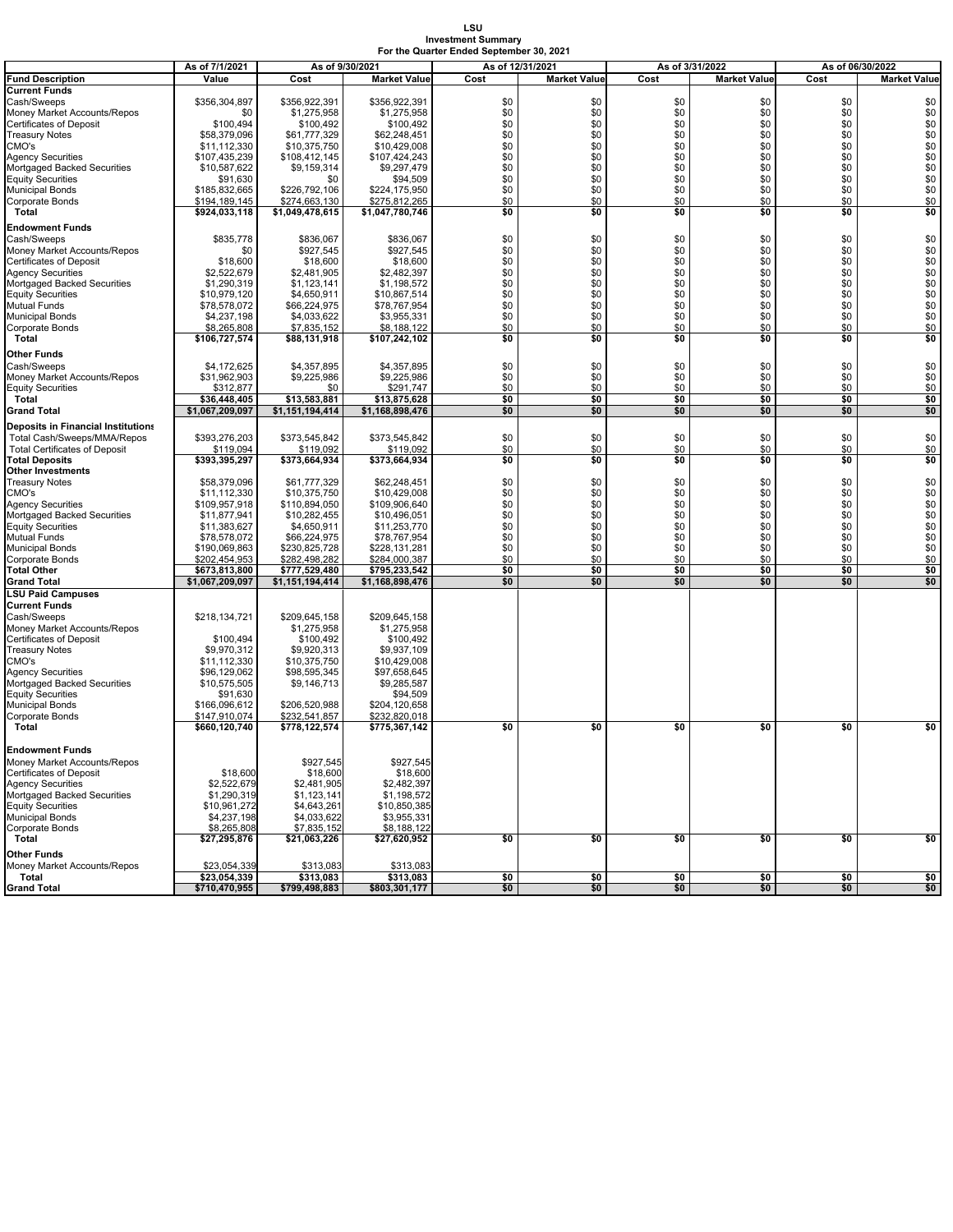| LSU                                      |
|------------------------------------------|
| <b>Investment Summary</b>                |
| For the Quarter Ended September 30, 2021 |

|                              | As of 7/1/2021  |                 | As of 12/31/2021<br>As of 9/30/2021 |      |                     | As of 3/31/2022 | As of 06/30/2022    |      |                     |
|------------------------------|-----------------|-----------------|-------------------------------------|------|---------------------|-----------------|---------------------|------|---------------------|
| <b>Fund Description</b>      | Value           | Cost            | <b>Market Value</b>                 | Cost | <b>Market Value</b> | Cost            | <b>Market Value</b> | Cost | <b>Market Value</b> |
| <b>LSU Health Shreveport</b> |                 |                 |                                     |      |                     |                 |                     |      |                     |
| <b>Current Funds</b>         |                 |                 |                                     |      |                     |                 |                     |      |                     |
| Cash/Sweeps S.               | \$59,622.887    | \$56,440,483    | \$56,440,483                        |      |                     |                 |                     |      |                     |
| <b>Cash/Sweeps</b>           | \$59,622,887    | \$56,440,483    | \$56,440,483                        | \$0  | \$0                 | \$0             | \$0                 | \$0  | \$0                 |
| <b>Treasury Notes</b>        | \$48,408,784    | \$51,857,016    | \$52,311,342                        |      |                     |                 |                     |      |                     |
| <b>Agency Securities</b>     | \$11,306,177    | \$9,816,800     | \$9,765,598                         |      |                     |                 |                     |      |                     |
| Mortgaged Backed Securities  | \$12.117        | \$12,601        | \$11,892                            |      |                     |                 |                     |      |                     |
| <b>Municipal Bonds</b>       | \$19,736,053    | \$20,271,118    | \$20,055,292                        |      |                     |                 |                     |      |                     |
| <b>Corporate Bonds</b>       | \$46,279,071    | \$42,121,273    | \$42.992.247                        |      |                     |                 |                     |      |                     |
| <b>Total</b>                 | \$185,365,089   | \$180.519.291   | \$181,576,854                       | \$0  | \$0                 | \$0             | \$0                 | \$0  | \$0                 |
| <b>Endowment Funds</b>       |                 |                 |                                     |      |                     |                 |                     |      |                     |
| Cash/Sweeps                  | \$835,778       | \$836,067       | \$836,067                           |      |                     |                 |                     |      |                     |
| <b>Equity Securities</b>     | \$17.848        | \$7,650         | \$17,129                            |      |                     |                 |                     |      |                     |
| <b>Mutual Funds</b>          | \$78,578,072    | \$66,224,975    | \$78,767,954                        |      |                     |                 |                     |      |                     |
| Total                        | \$79,431,698    | \$67,068,692    | \$79,621,150                        | \$0  | \$0                 | \$0             | \$0                 | \$0  | \$0                 |
| <b>Grand Total</b>           | \$264.796.787   | \$247.587.983   | \$261.198.004                       | \$0  | \$0                 | \$0             | \$0                 | \$0  | \$0                 |
| <b>LSU HCSD</b>              |                 |                 |                                     |      |                     |                 |                     |      |                     |
| <b>Current Funds</b>         |                 |                 |                                     |      |                     |                 |                     |      |                     |
| Cash/Sweeps                  | \$78,547,289    | \$90,836,750    | \$90,836,750                        |      |                     |                 |                     |      |                     |
| <b>Total</b>                 | \$78,547,289    | \$90,836,750    | \$90,836,750                        | \$0  | \$0                 | \$0             | \$0                 | \$0  | \$0                 |
| <b>Other Funds</b>           |                 |                 |                                     |      |                     |                 |                     |      |                     |
| Cash/Sweeps                  | \$4,172,625     | \$4,357,895     | \$4,357,895                         |      |                     |                 |                     |      |                     |
| Money Market Accounts/Repos  | \$8.908.564     | \$8,912,903     | \$8,912,903                         |      |                     |                 |                     |      |                     |
| <b>Equity Securities</b>     | \$312,877       |                 | \$291,747                           |      |                     |                 |                     |      |                     |
| Total                        | \$13,394,066    | \$13,270,798    | \$13,562,545                        | \$0  | \$0                 | \$0             | \$0                 | \$0  | \$0                 |
| <b>Grand Total</b>           | \$91,941,355    | \$104,107,548   | \$104,399,295                       | \$0  | \$0                 | \$0             | \$0                 | \$0  | \$0                 |
|                              |                 |                 |                                     |      |                     |                 |                     |      |                     |
| <b>System Total</b>          | \$1,067,209,097 | \$1,151,194,414 | \$1,168,898,476                     | \$0  | \$0                 | \$0             | \$0                 | \$0  | \$0                 |

\* Negative balance in the cash/Sweeps section of the current funds does not respresent an actual negative bank balance, rather it represents a timing difference of the allocation of the current funds.<br>\*\* Small endowment fu

\*\*\* LSU Paid Campuses include the following: LSU, LSU Ag Center, LSUA, LSUE, LSUS, LSU Health New Orleans, and the LSU Pennington Biomedical Research Center.

Disclaimer: Pursuant to PM-9, corporate bonds/notes only available for investment beginning 7-1-2011 Louisiana law provides for restrictions on maturity and allocation and may effect benchmark comparisons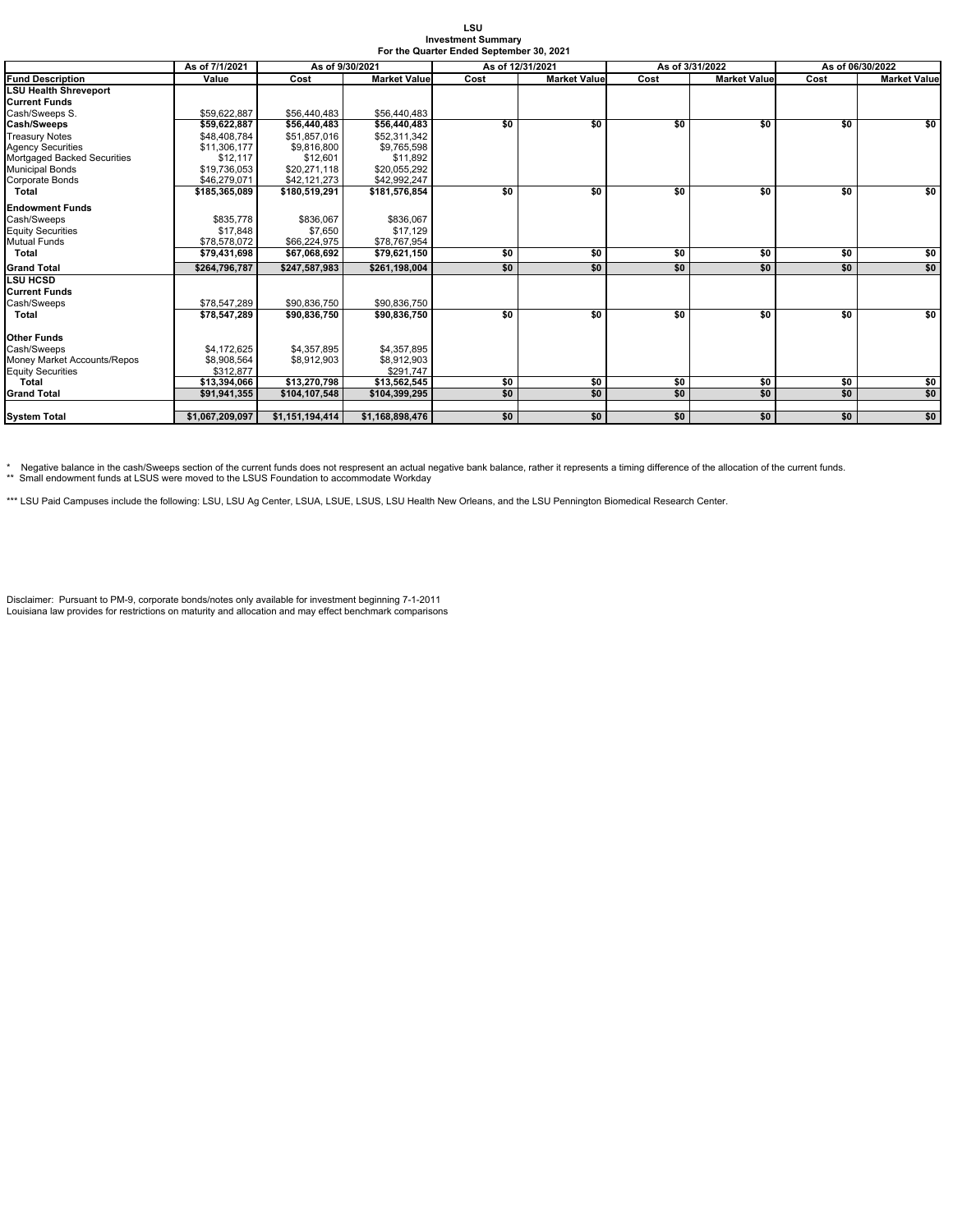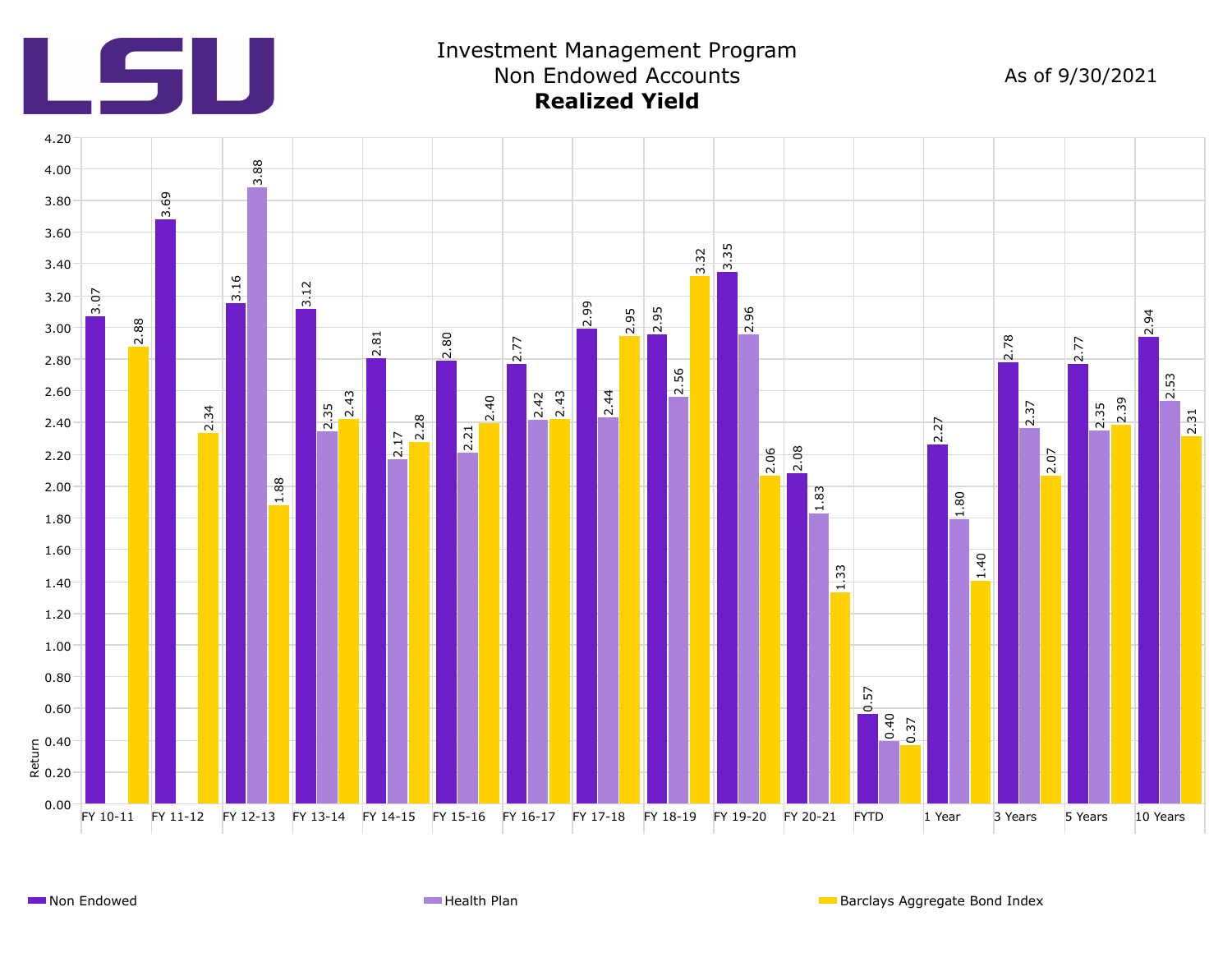

## Investment Management Program Non Endowed Accounts **Total Return**

As of 9/30/2021

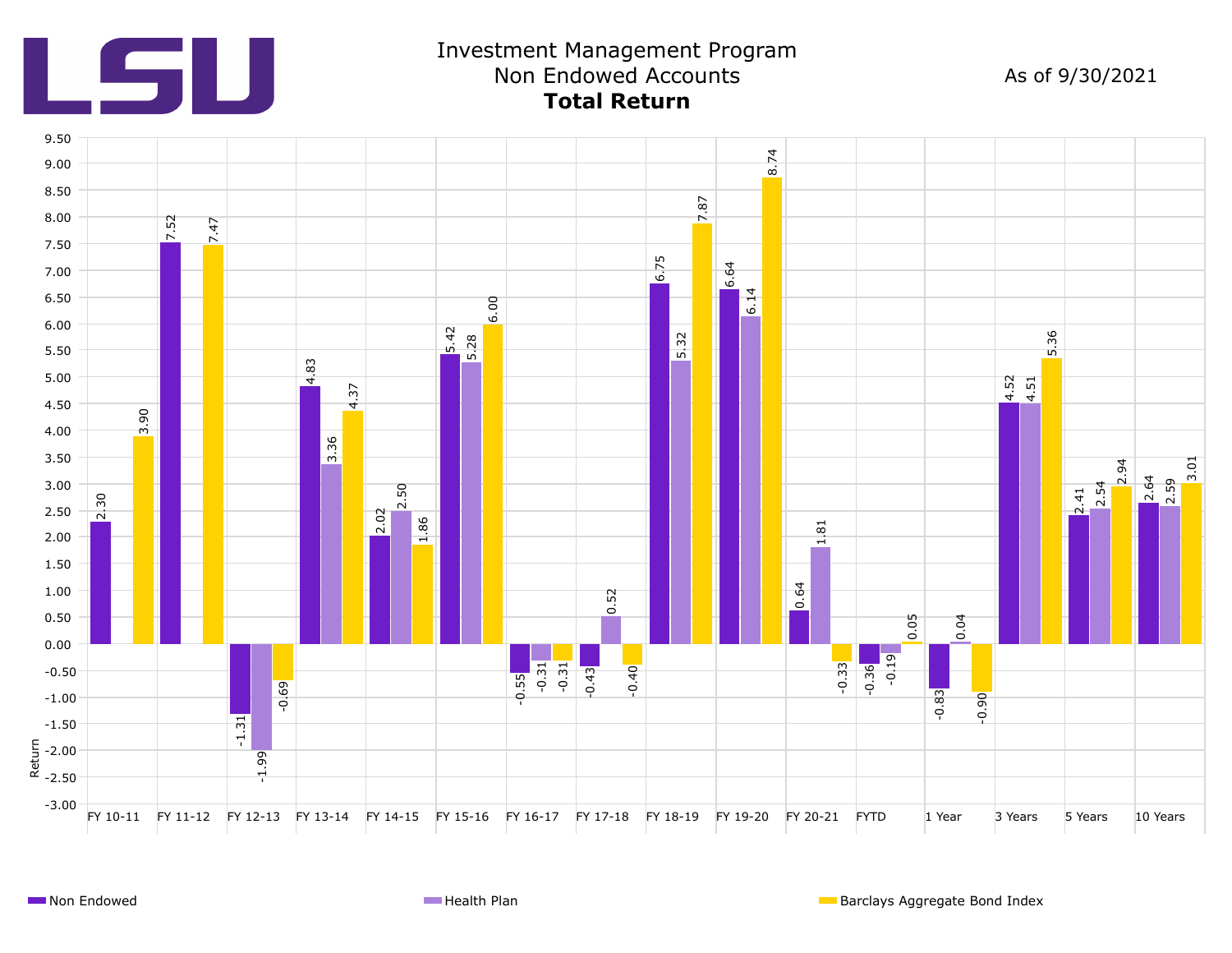### **Performance Relative to Peer Group**

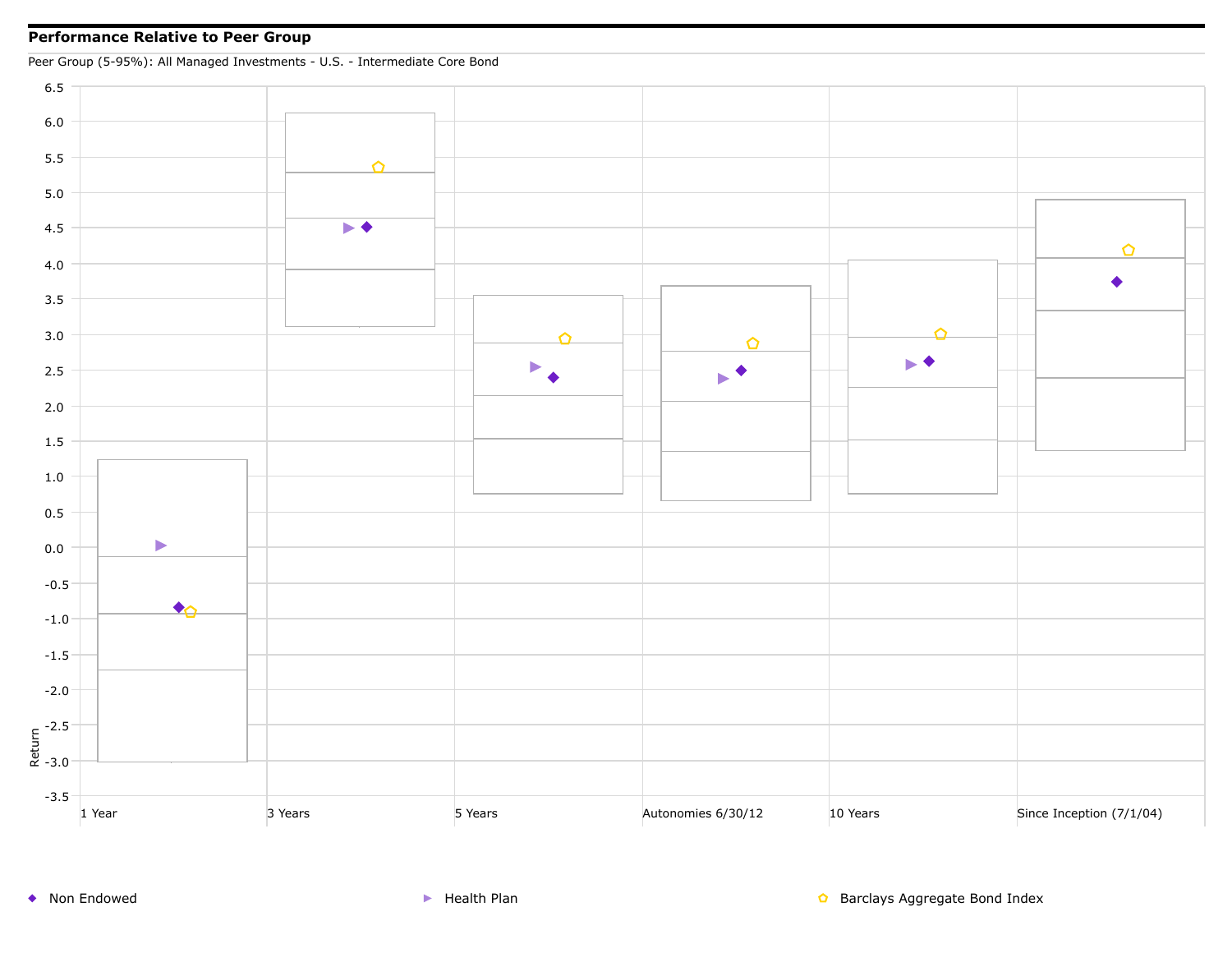

## Investment Management Program Endowed Accounts **Realized Yield**

As of 9/30/2021



Endowment Osher Endowed Realized Yield